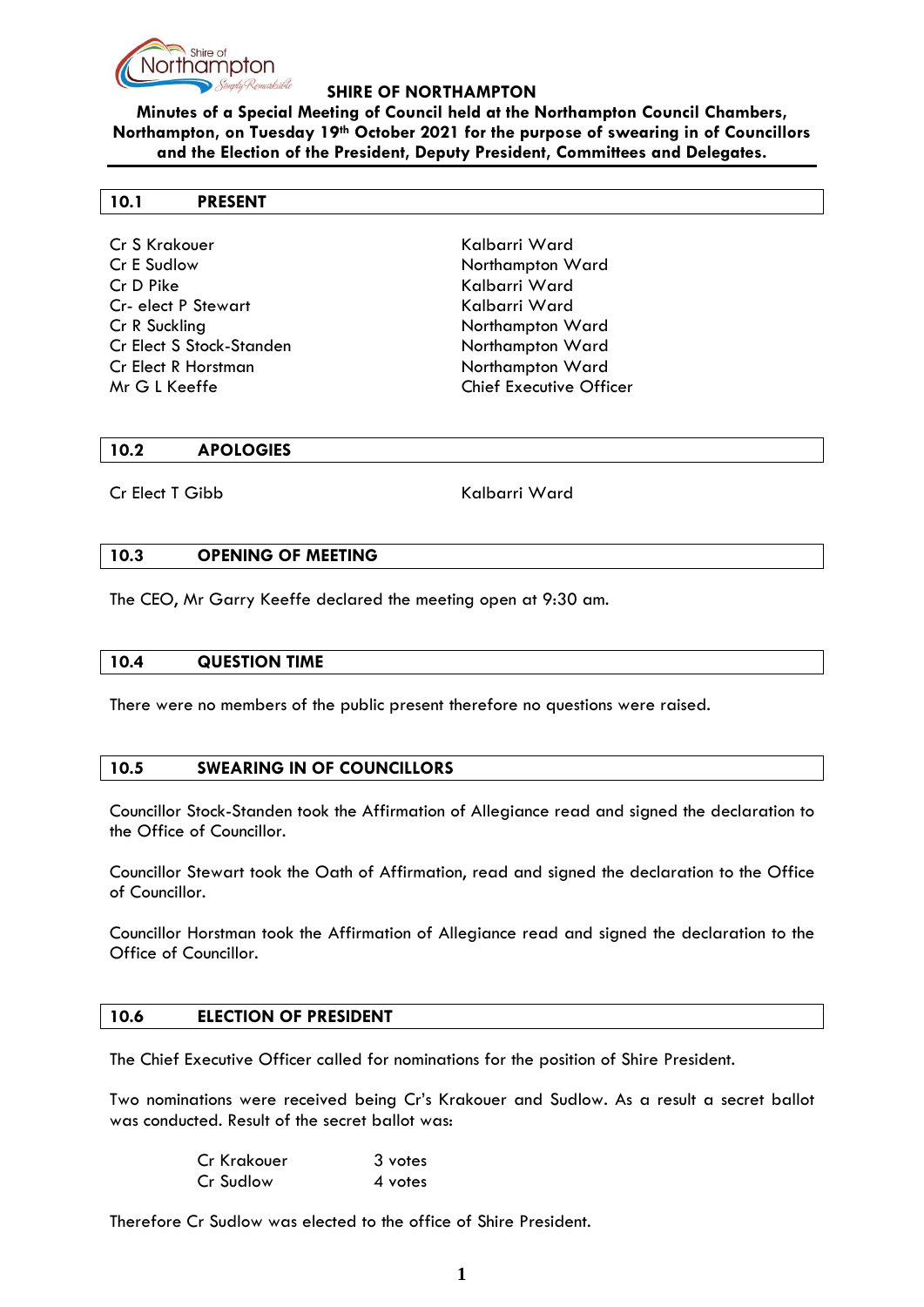

**Minutes of a Special Meeting of Council held at the Northampton Council Chambers, Northampton, on Tuesday 19th October 2021 for the purpose of swearing in of Councillors and the Election of the President, Deputy President, Committees and Delegates.**

Cr Sudlow read aloud and signed the declaration to the Office of Shire President.

Cr Sudlow thanked Councillors for their confidence in electing her to the office of President.

# **10.7 ELECTION OF DEPUTY SHIRE PRESIDENT**

Cr Sudlow took the chair and called for nominations for the position of Deputy Shire President.

CEO advised that two nomination have been received from Cr's Horstman and Stewart for the office of Deputy Shire President.

As a result an election by secret ballot was undertaken. Result of the secret ballot was:

| Cr Horstman | 4 votes |
|-------------|---------|
| Cr Stewart  | 3 votes |

Cr Horstman read aloud and signed the declaration to the Office of Deputy Shire President.

## **10.8 ELECTION OF COMMITTEE'S**

Moved Cr Stewart, seconded Cr Suckling

That the below Councillors be appointed to their respective Committees for a two year term:

## **Audit Committee**

Cr's Sudlow, Stock-Standen, Suckling & Stewart

## **Disability Services Committee**

Cr's Stewart, Suckling & EHO/BS

## **Senior Staff Employment Performance Review Committee**

Cr's Sudlow, Horstman, Stewart, Suckling & CEO

CARRIED BY ABSOLUTE MAJORITY 7/0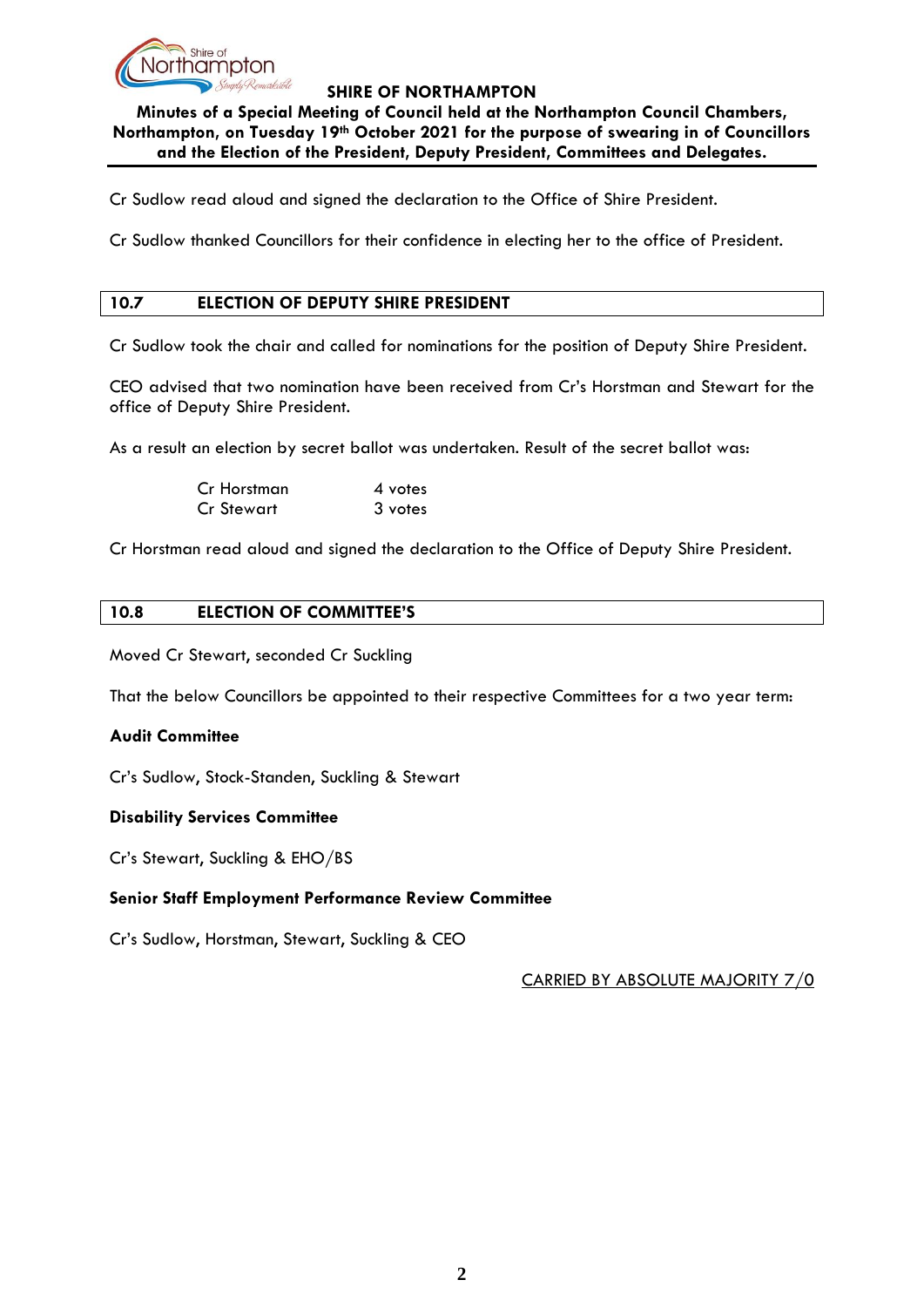

**Minutes of a Special Meeting of Council held at the Northampton Council Chambers, Northampton, on Tuesday 19th October 2021 for the purpose of swearing in of Councillors and the Election of the President, Deputy President, Committees and Delegates.**

## **10.9 ELECTION OF DELEGATES**

Moved Cr Stewart, seconded Cr Suckling

That the below Councillors be appointed to delegates of the respective organisation for a twoyear term;

# **Northampton Visitors Centre**

Cr Suckling

## **Kalbarri Development Association – (includes Kalbarri Foreshore Re Development Plan)**

Cr Pike

## **Kalbarri Visitors Centre**

Cr Stewart

## **Kalbarri Sport & Recreation Club**

Cr Pike

## **Kalbarri Roadwise Committee**

Cr Pike

# **Coastal Sub Group of the Regional Road Group**

Cr's Sudlow, Horstman & CEO

# **Batavia Local Emergency Management Committee**

Cr Horstman and Deputy CEO

## **Development Assessment Panel**

Cr Pike

# **Drought Resilience Planning Group**

Cr Sudlow

## **Northampton Community Centre**

Cr Stock-Standen

CARRIED 7/0